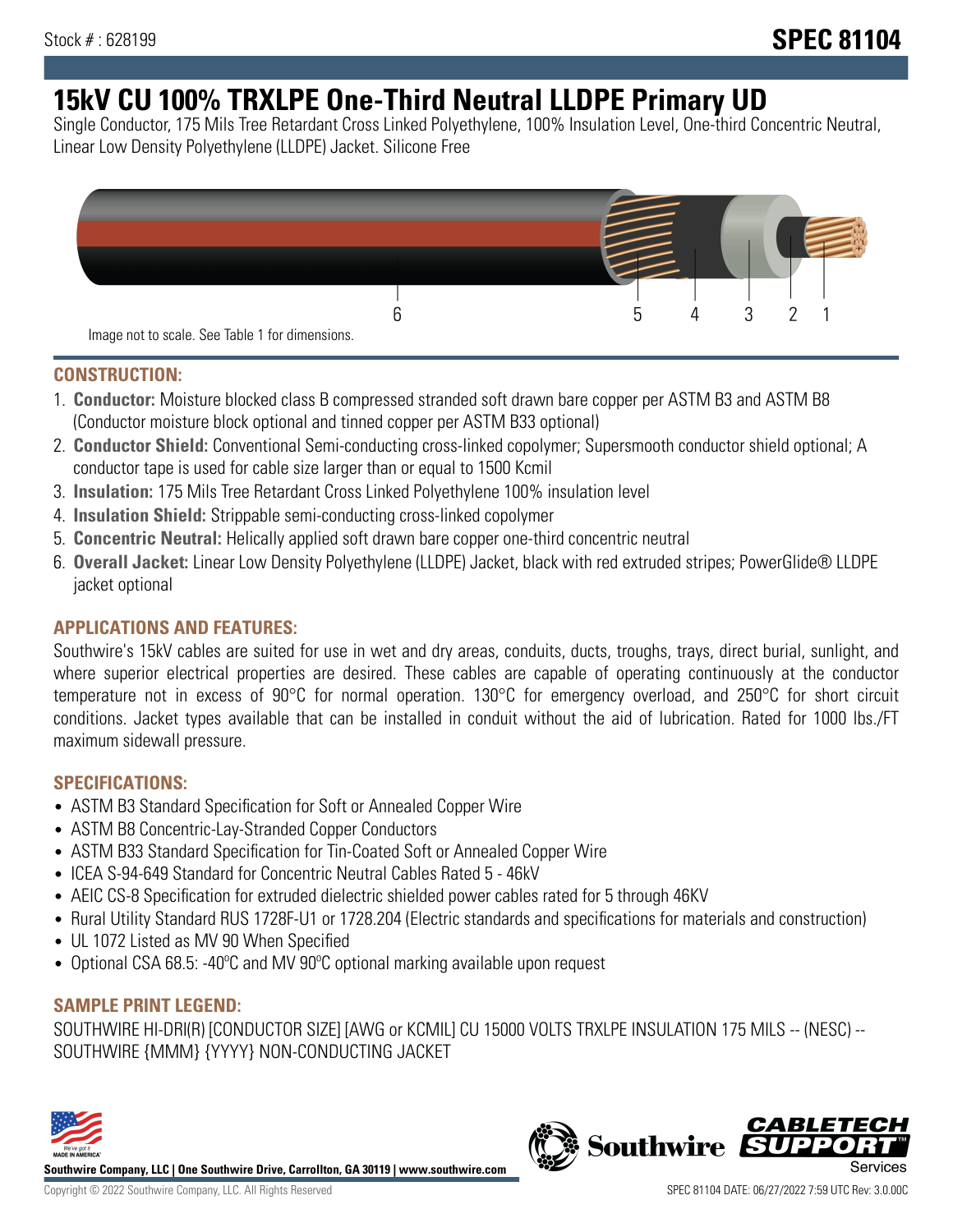# Stock # : 628199 **SPEC 81104**

#### **Table 1 – Weights and Measurements**

| Stock<br>  Number | Cond.<br><b>Size</b> | <b>Diameter</b><br>Over<br>Conductor | <b>Diameter</b><br>Over<br>Insulation | lnsul.<br>Thickness | <b>Diameter</b><br>Over.<br>Insulation<br><b>Shield</b> | Concentric<br><b>Neutral</b> | Neutral DC<br>Resistance<br>$25^{\circ}$ C | <b>Jacket</b><br><b>Thickness</b> | Approx.<br>OD | Approx.<br>Weight    | Min<br><b>Bending</b><br>Radius | Max Pull<br>Tension* <sup>1</sup> |
|-------------------|----------------------|--------------------------------------|---------------------------------------|---------------------|---------------------------------------------------------|------------------------------|--------------------------------------------|-----------------------------------|---------------|----------------------|---------------------------------|-----------------------------------|
|                   | AWG/<br>Kcmil        | inch                                 | inch                                  | mil                 | inch                                                    | No. x AWG                    | $\Omega$ /1000ft                           | mil                               | inch          | Ib<br><b>Y1000ft</b> | inch                            | $\mathsf{lb}$                     |
| 628199            | 1000<br>(61)         | 1.117                                | .522                                  | 175                 | .622                                                    | 21x8                         | 0.031                                      | 80                                | 2.039         | 5083                 | 16.3                            | 8000                              |

All dimensions are nominal and subject to normal manufacturing tolerances

◊ Cable marked with this symbol is a standard stock item

\* Pulling tension based on pulling eye directly connected to conductor

^ HiDri Plus - Water Blocking Powder. Black Jacket

# All black jacket

§ HiDri Plus - Water Blocking Powder. Black Jacket. CSA Listed

### **Table 2 – Electrical and Engineering Data**

| Cond.<br>Size | $\omega$ 25°C    | DC Resistance AC Resistance<br>$@90^{\circ}C$ | Capacitive<br>Reactance @<br>60Hz | Inductive<br>Reactance @<br>60Hz | Charging<br>Current | Dielectric<br>Loss | Zero Sequence<br>Impedance* | Positive<br>Sequence<br>Impedance* | <b>Short Circuit</b><br>Current $@30"$<br>Cycle |
|---------------|------------------|-----------------------------------------------|-----------------------------------|----------------------------------|---------------------|--------------------|-----------------------------|------------------------------------|-------------------------------------------------|
| AWG/<br>Kcmil | $\Omega/1000$ ft | $\Omega/1000$ ft                              | $M\Omega^*1000$ ft                | $\Omega/1000$ ft                 | A/1000ft            | $W/1000$ ft        | $\Omega$ /1000ft            | $\Omega/1000$ ft                   | Amp                                             |
| 1000<br>(61)  | 0.0108           | 0.015                                         | 0.018                             | 0.034                            | 0.487               | .265               | $0.047 + j0.021$            | $0.023 + 0.028$                    | 30876.7                                         |

\* Calculations are based on three cables triplexed / concentric shield / Conductor temperature of 90°C / Shield temperature of 45°C / Earth resistivity of 100 ohmsmeter

† Ampacities are based on Figure 7 of ICEA P-117-734 (Single circuit trefoil, 100% load factor, 90°C conductor temperature, earth RHO 90, 36" burial depth)

‡ Ampacities are based on Figure 1 of ICEA P-117-734 (Single circuit trefoil, 100% load factor, 90°C conductor temperature, earth RHO 90, 36" burial depth)

#### **Table 3 – Weights and Measurements (Metric)**

| Stock<br>Number | Cond.<br><b>Size</b> | <b>Diameter</b><br>Over<br>Conductor | Diameter<br>Over<br>Insulation | lnsul.<br><b>Thickness</b> | <b>Diameter</b><br>Over<br>Insulation<br><b>Shield</b> | Concentric<br><b>Neutral</b> | <b>Neutral DC</b><br>Resistance<br>$25^{\circ}$ C | Jacket<br><b>Thickness</b> | Approx.<br>0D | Approx.<br>Weight | Min<br><b>Bending</b><br>Radius | Max Pull<br>Tension* |
|-----------------|----------------------|--------------------------------------|--------------------------------|----------------------------|--------------------------------------------------------|------------------------------|---------------------------------------------------|----------------------------|---------------|-------------------|---------------------------------|----------------------|
|                 | AWG/<br>Kcmil        | mm                                   | mm                             | mm                         | mm                                                     | No. x AWG                    | $\Omega$ /km                                      | mm                         | mm            | ka/km             | mm                              | newton               |
| 628199          | 1000<br>(61)         | 28.37                                | 38.66                          | 4.44                       | 41.20                                                  | 21x8                         | 0.10                                              | 2.03                       | 51.79         | 7564              | 414.02                          | 35600                |

All dimensions are nominal and subject to normal manufacturing tolerances

◊ Cable marked with this symbol is a standard stock item

\* Pulling tension based on pulling eye directly connected to conductor

^ HiDri Plus - Water Blocking Powder. Black Jacket

# All black jacket

§ HiDri Plus - Water Blocking Powder. Black Jacket. CSA Listed

## **Table 4 – Electrical and Engineering Data (Metric)**

| Cond<br><b>Size</b> | @25°C        | DC Resistance AC Resistance<br>$@90^{\circ}C$ | Capacitive<br>Reactance @<br>60Hz | Inductive<br>Reactance @<br>60Hz | Charging<br>Current | <b>Dielectric</b><br>Loss | Zero Sequence<br>Impedance* | Positive<br>Sequence<br>Impedance* | <b>Short Circuit</b><br>Current $@30$<br>Cycle <sup>1</sup> |
|---------------------|--------------|-----------------------------------------------|-----------------------------------|----------------------------------|---------------------|---------------------------|-----------------------------|------------------------------------|-------------------------------------------------------------|
| AWG/<br>Kcmil       | $\Omega$ /km | $\Omega / \mathsf{km}$ .                      | $MO^*$ km                         | $\Omega$ /km                     | A/km                | W/km                      | $\Omega/1000$ ft            | $\Omega/1000$ ft                   | Amp                                                         |
| 1000<br>(61)        | 0.0354       | 0.05                                          | 0.0055                            | 0.1115                           | .598                | 4.1503                    | $0.047 + j0.021$            | $0.023 + i0.028$                   | 30876.7                                                     |

\* Calculations are based on three cables triplexed / concentric shield / Conductor temperature of 90°C / Shield temperature of 45°C / Earth resistivity of 100 ohmsmeter



**Southwire Company, LLC | One Southwire Drive, Carrollton, GA 30119 | www.southwire.com**

# CABLETECI Southwire SUPP